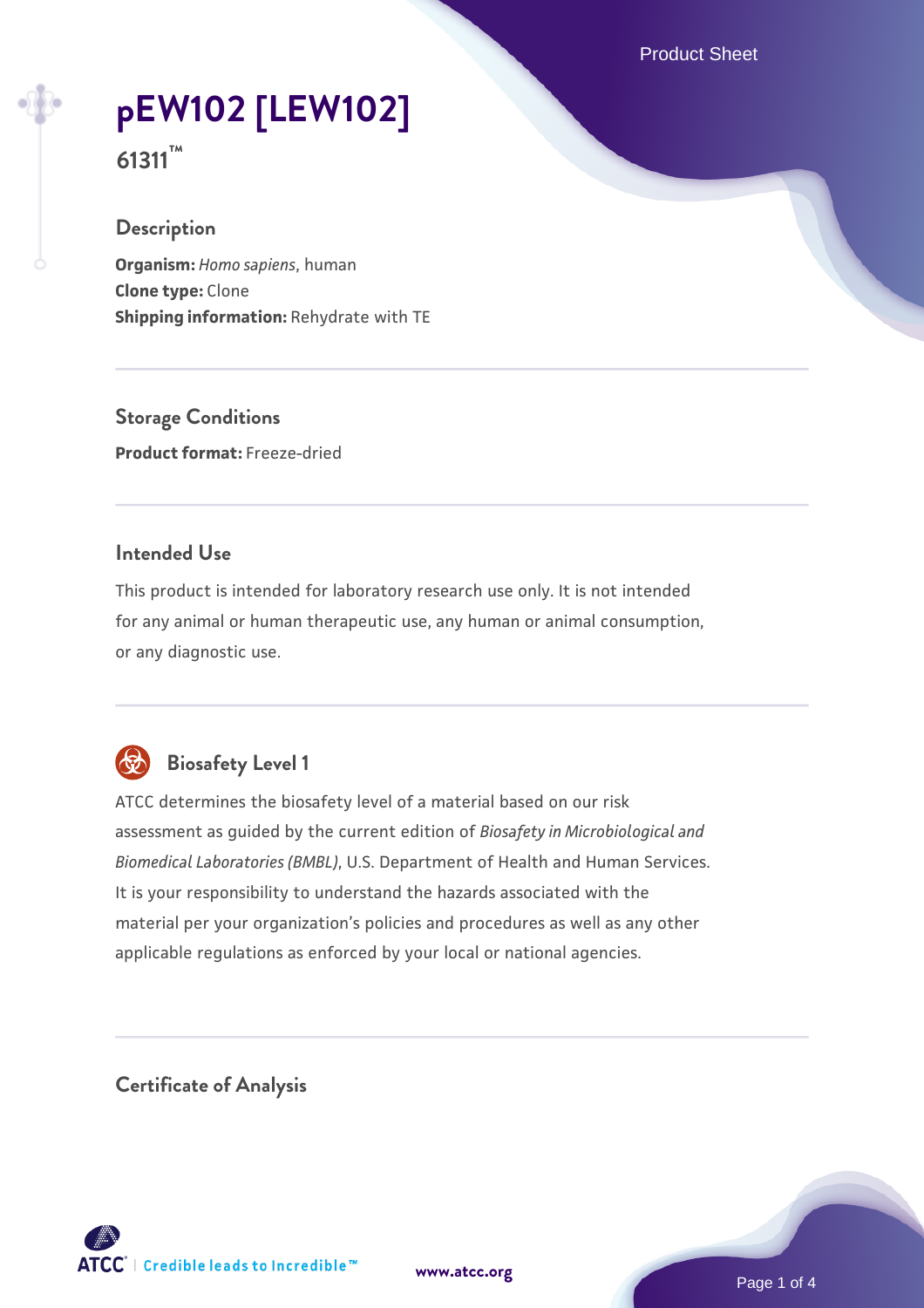## **[pEW102 \[LEW102\]](https://www.atcc.org/products/61311)** Product Sheet **61311**

For batch-specific test results, refer to the applicable certificate of analysis that can be found at www.atcc.org.

#### **Insert Information**

**Insert size (kb):** 3.1000000000000001 **Type of DNA:** genomic **Gene product:** DNA Segment, single copy [D17S41] **Alleles:** A2, B1, B2, A1

**Vector Information Construct size (kb):** 4.800000190734863

#### **Material Citation**

If use of this material results in a scientific publication, please cite the material in the following manner: pEW102 [LEW102] (ATCC 61311)

## **References**

References and other information relating to this material are available at www.atcc.org.

#### **Warranty**

The product is provided 'AS IS' and the viability of ATCC® products is warranted for 30 days from the date of shipment, provided that the customer has stored and handled the product according to the information included on the product information sheet, website, and Certificate of

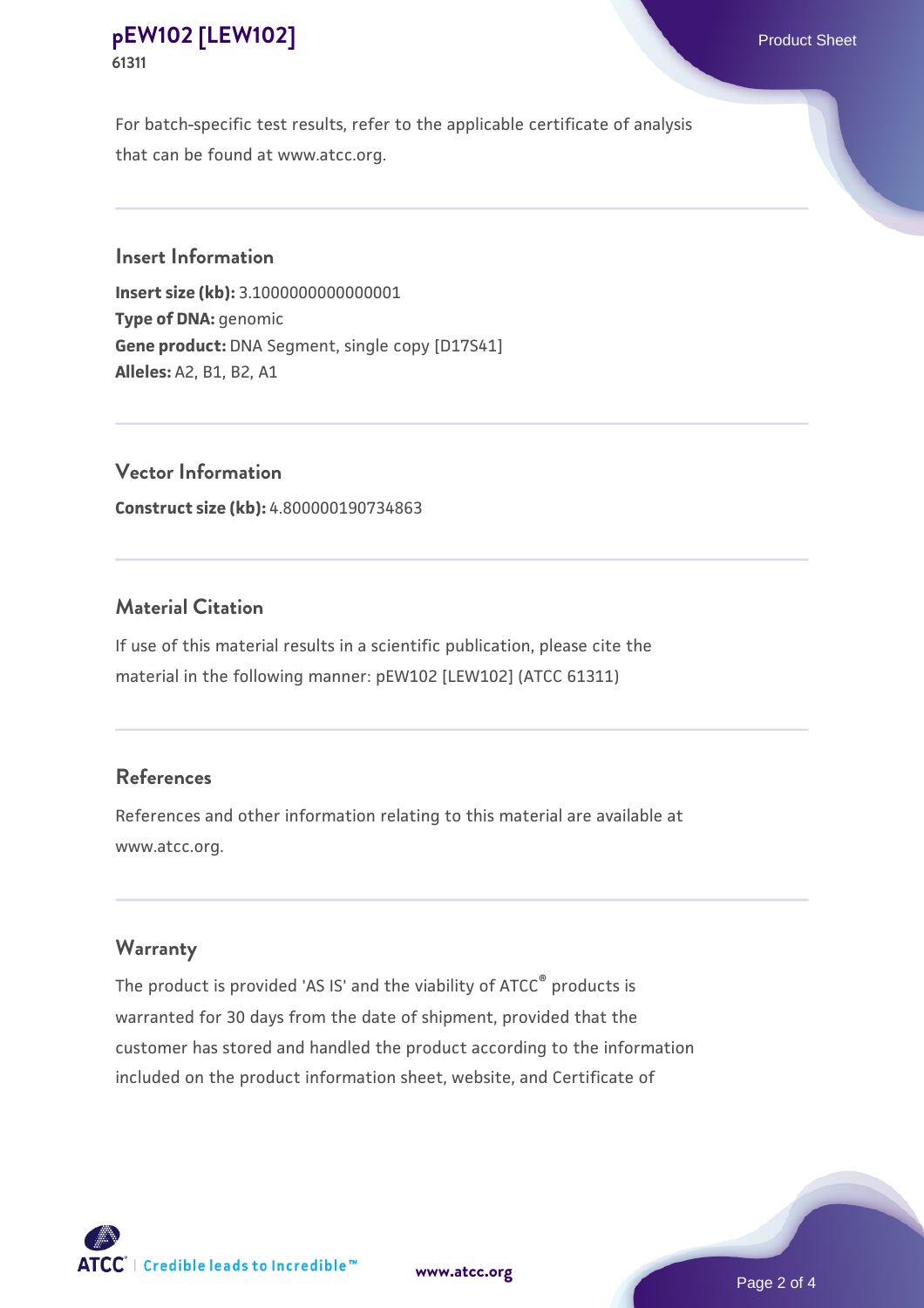Analysis. For living cultures, ATCC lists the media formulation and reagents that have been found to be effective for the product. While other unspecified media and reagents may also produce satisfactory results, a change in the ATCC and/or depositor-recommended protocols may affect the recovery, growth, and/or function of the product. If an alternative medium formulation or reagent is used, the ATCC warranty for viability is no longer valid. Except as expressly set forth herein, no other warranties of any kind are provided, express or implied, including, but not limited to, any implied warranties of merchantability, fitness for a particular purpose, manufacture according to cGMP standards, typicality, safety, accuracy, and/or noninfringement.

#### **Disclaimers**

This product is intended for laboratory research use only. It is not intended for any animal or human therapeutic use, any human or animal consumption, or any diagnostic use. Any proposed commercial use is prohibited without a license from ATCC.

While ATCC uses reasonable efforts to include accurate and up-to-date information on this product sheet, ATCC makes no warranties or representations as to its accuracy. Citations from scientific literature and patents are provided for informational purposes only. ATCC does not warrant that such information has been confirmed to be accurate or complete and the customer bears the sole responsibility of confirming the accuracy and completeness of any such information.

This product is sent on the condition that the customer is responsible for and assumes all risk and responsibility in connection with the receipt, handling, storage, disposal, and use of the ATCC product including without limitation taking all appropriate safety and handling precautions to minimize health or environmental risk. As a condition of receiving the material, the customer agrees that any activity undertaken with the ATCC product and any progeny or modifications will be conducted in compliance with all applicable laws, regulations, and guidelines. This product is provided 'AS IS' with no